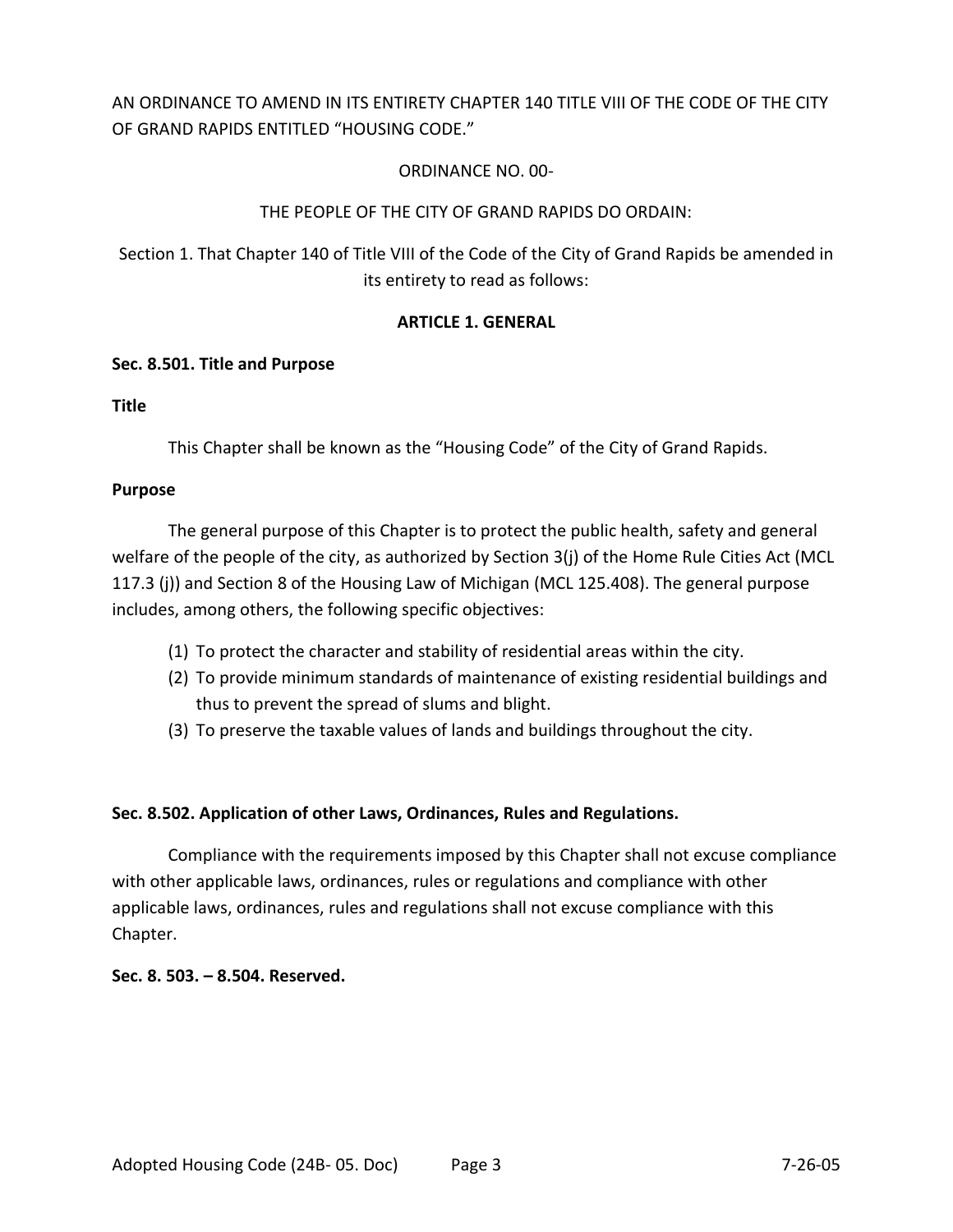## **ARTICLE 2. DEFINITIONS**

#### **Sec. 8.505. Definitions**

#### **Interpretation:**

*Scope*: Unless otherwise expressly stated, the following terms shall, for the purpose of this Code, have the meanings shown in this chapter.

*Interchangeability*: Words stated in the present tense include the future; words stated in the masculine gender include the feminine and neuter; the singular number includes the plural and the plural the singular.

*Terms defined in other Chapters of the Grand Rapids Code of Ordinances:* Where terms are not defined in this Chapter and are defined in the Grand Rapids Code of Ordinances, such terms shall have the meanings ascribed to them as in those Chapters.

*Terms not defined:* Where terms are not defined through the methods authorized by this section, such terms shall have ordinarily accepted meanings such as the context implies.

*Parts:* Whenever the words "dwelling unit," "dwelling," "property," "building," "rooming house," or "rooming unit," are stated in this Code, they shall be construed as though they were followed by the words "or any part thereof".

## **Terms Defined**

- **(1)** *Abandoned Residential Structure* means a residential structure that has been vacant for 30 days and meets any of the following criteria
	- (a) Provides a location for loitering, vagrancy, unauthorized entry or other criminal activity;
	- (b) Has been boarded for at least 60 days ;
	- (c) Has taxes in arrears for a period of time exceeding 365 days;
	- (d) Has utilities disconnected or not in use;
	- (e) Is not maintained in compliance with this Code
- **(2)** *Accessory Building* means any structure other than a dwelling which is located upon a property which formerly contained a dwelling, and includes but is not limited to garages, sheds, swimming pools, walls, fences, sidewalks, steps, driveways, antennas and tanks.
- **(3)** *Administrator* means the City Manager or his/her designee charged with the responsibility for administering the provisions of this Chapter.
- **(4)** *Basement* means that portion of an enclosed space under a dwelling which is partially or wholly below grade and which has poured concrete, cinderblock, stone or similar durable bearing walls and a poured concrete floor.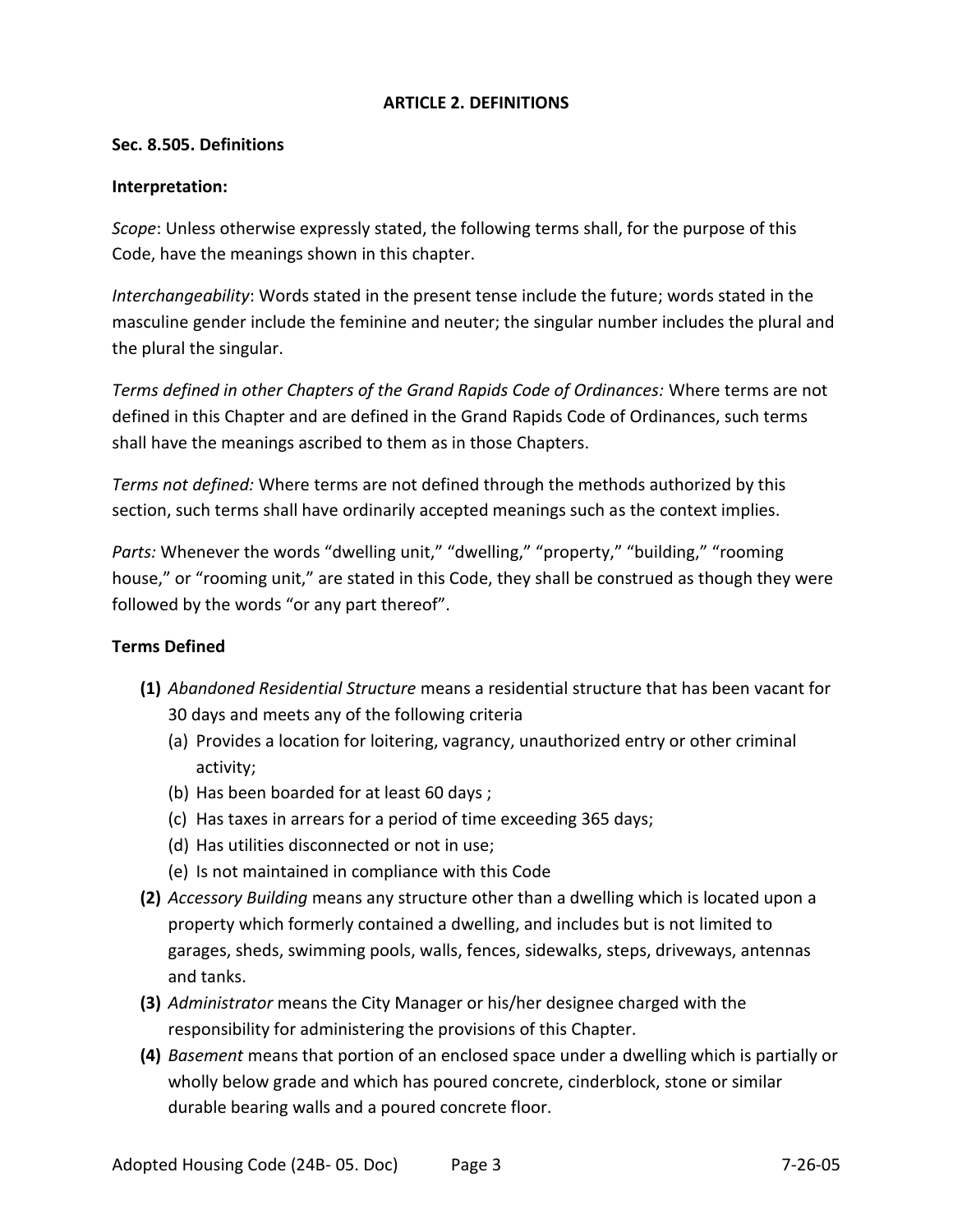- **(5)** *Basic structural element* means the parts of a building which provide the principle strength, stability, integrity, shape and safety including but not limited to plates, studs, joists, rafters, stringers, stairs, sub-flooring, flooring, sheathing, lathing, roofing, siding, window frames, door frames, porches, railings, eaves, chimneys, flashing, masonry and all other essential components of a building or structure.
- **(6)** *Cellar* means an enclosed space beneath a dwelling that is partially or wholly below grade and which has a wall or a floor of earth or of cement stuccoed earth.
- **(7)** *City* means the City of Grand Rapids and includes all authorized agents of the City when acting within the scope of their authority.
- **(8)** *Domestic animal* means an animal that the City determines is not likely to bite without provocation nor cause death, maiming or illness of a human, including but not limited to the following Animals:
	- **(a)** Bird (caged)
	- **(b)** Cat (domestic)
	- **(c)** Chinchilla
	- **(d)** Ferret
	- **(e)** Dog (domestic)
	- **(f)** Fish
	- **(g)** Lizard (non-venomous)
	- **(h)** Snake (non-venomous)
	- **(i)** Spider (non-venomous or non- poisonous)
- **(9)** *Dwelling* means any building or structure occupied or intended to be occupied, in whole or in part, as a home, residing place or sleeping space for one (1) or more human beings, either permanently or transiently.
- **(10)** *Dwelling unit* means a room or group of rooms located within a dwelling that includes a bathroom, or bathrooms, sleeping accommodations and a kitchen or kitchenette for the exclusive use of a one (1) family.
- **(11)** *Egress* means an opening through which an individual can safely exit a building in compliance with the Single State Construction Code.
- **(12)** *Emergency* means a condition of imminent danger calling for immediate action in order to avoid death, injury or illness to a human or the destruction or the severe damaging of real or personal property.
- **(13)** *Family* means one (1) or more persons related by blood, marriage, legal adoption or foster parent-child relationship who live together as a single housekeeping group in a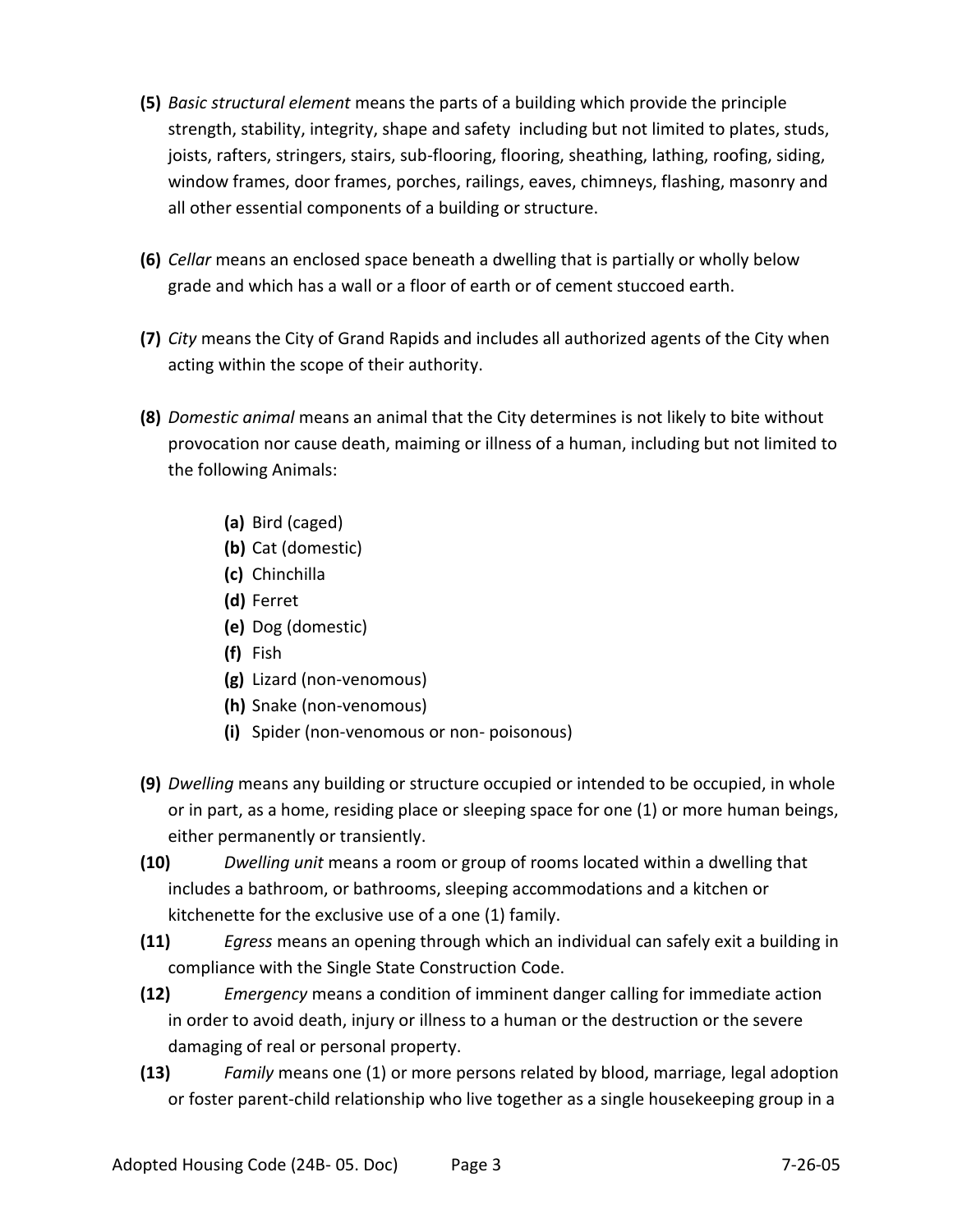dwelling unit, or up to four (4) unrelated persons, living together as a single housekeeping group in a dwelling unit.

- (14) *Farm animal* means any horse, swine, cattle, sheep, goat, llama, chicken, goose, duck or turkey. Farm animal also means any other animal, raised for commercial profit, slaughter, or more than 2 breeder rabbits.
- (15) *Finish surfaces* means the materials used as the final covering of basic structural elements. Finish surfaces shall include, but not be limited to, ceilings, walls, wainscoting, kick boards, moldings, stops and floor coverings.
- (16) *Garbage* means rejected food wastes, including waste accumulation of animal, fruit or vegetable matter, used or intended for food or that attends the preparation use, cooking, dealing in, or storing of meat, fish, fowl, fruit or vegetable.
- (17) *Good repair* means to be properly installed, stable and maintained sufficiently free of defects or deterioration so as to be functional for its present use and to be safe and sanitary.
- (18) *Good workmanship* means completing a task of construction, repair or replacement to commonly accepted industry standards, using materials, finishes and design equal to or equivalent to those being repaired or replaced. The result shall be free of defects, operate as intended and create no unsafe conditions.
- (19) *Habitable floor area* means the square foot floor area of habitable room or habitable rooms, excluding any part of a room where the ceiling is less than five (5) feet above the floor.
- (20) *Habitable room or Space* means any room or space which meets all light, ventilation and area standards of this Chapter excluding:
	- a. Any room or space that has an unfinished wall, ceiling or floor so that unfinished basic structural elements are exposed to view.
	- b. Any room or space which is used as or is similar in use to a bathroom, kitchen, water closet, room, hallway, stairway, foyer, closet, pantry, laundry room or mechanical room.
- (21) *Hazardous* means a condition which the Administrator has determined may potentially result in the death, injury or illness of a human or in severe damage to real or personal property.
- (22) *Hotel unit* means a room or group of rooms located within a dwelling which provides sleeping and bathroom accommodations for the exclusive use of a transient person or a transient family.
- (23) *Inspector* means a housing inspector, Code Compliance Officer, or any other employee of the City whose responsibilities include enforcement of the provisions of this Chapter.
- (24) *Interior fixtures* means those interior items and hardware which provide customary finished amenities and protection within a dwelling. Interior fixtures shall include, but not be limited to, doors, door knobs, latches, locks, hinges, handles, hooks,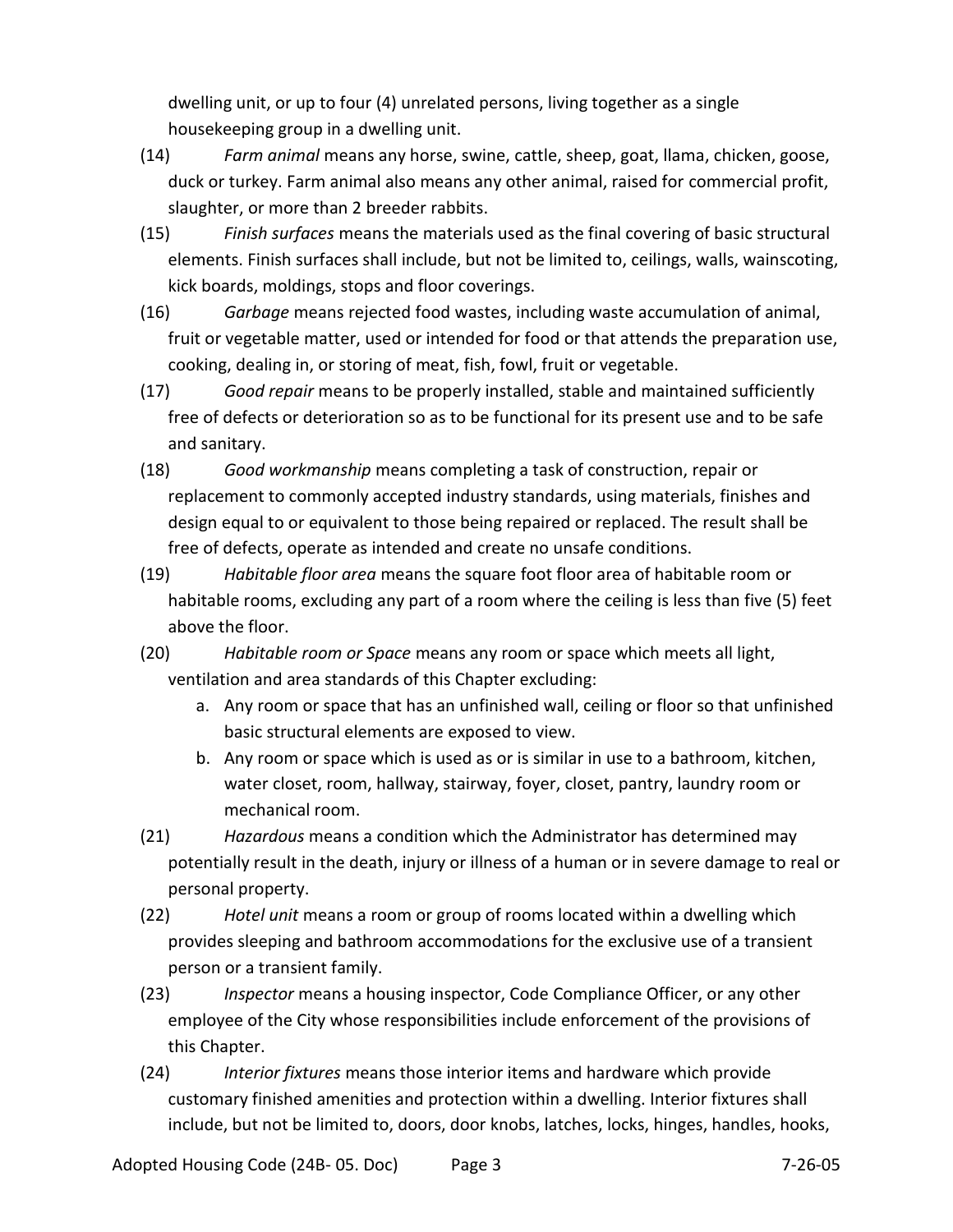light fixtures, electric outlet or switch cover plates, vent or opening grates, railings, shelving, cabinetry and mirrors.

- (25) *Kitchen* means a room used or intended to be used for the preparation of food or for both the preparation and consumption of food, but not for any other living or sleeping purposes.
- (26) *Kitchenette* means a portion of a room used or intended to be used for the preparation of food or for both the preparation and consumption of food while the remainder of the room is used or may be intended partially for purposes other than cooking.
- (27) *Last known address* means the address or addresses that the responsible person or owner has placed in the registry of rental dwellings; the address of residence of the responsible person or owner as shown on a public tax assessment roll or on the Grand Rapids Water Department records; the address of the responsible person or owner or occupant as shown in a telephone directory, an R. L. Polk Directory, or other public document published or public instrument provided during the last twelve (12) months.
- (28) *Occupancy, Occupy* mean the fact or act of a human being living or sleeping in a dwelling or unit within a dwelling, whether the human being is physically present or temporarily absent.
- (29) *Occupant* means a human being that occupies a dwelling or unit within a dwelling.
- (30) *Open window* are means the resulting square footage of open space to be outdoors when a window has been opened to its maximum distance as measured clear of the sash frame.
- (31) *Owner* means every person holding legal or equitable title to a property or to real improvements upon a property solely, jointly, by the entireties, in common or as land to contract vendee. Owner shall also mean:
	- a. Every person who in fact has been empowered to act on behalf of, or as agent of the owner, or
	- b. Every person who has or exercises care, custody, dominion or control over property, or
	- c. Every person who is a record owner as demonstrated by a deed or other document of title recorded at the office of the Register of Deeds.
	- d. Every person listed as the taxpayer who is a tenant.

An owner shall not include any person who is a tenant.

- (32) *Person* means a human individual, an association of individuals, a public, private or not for profit corporation, a firm or partnership.
- (33) *Property* means any lot or parcel of land inclusive of any building or improvements located thereon.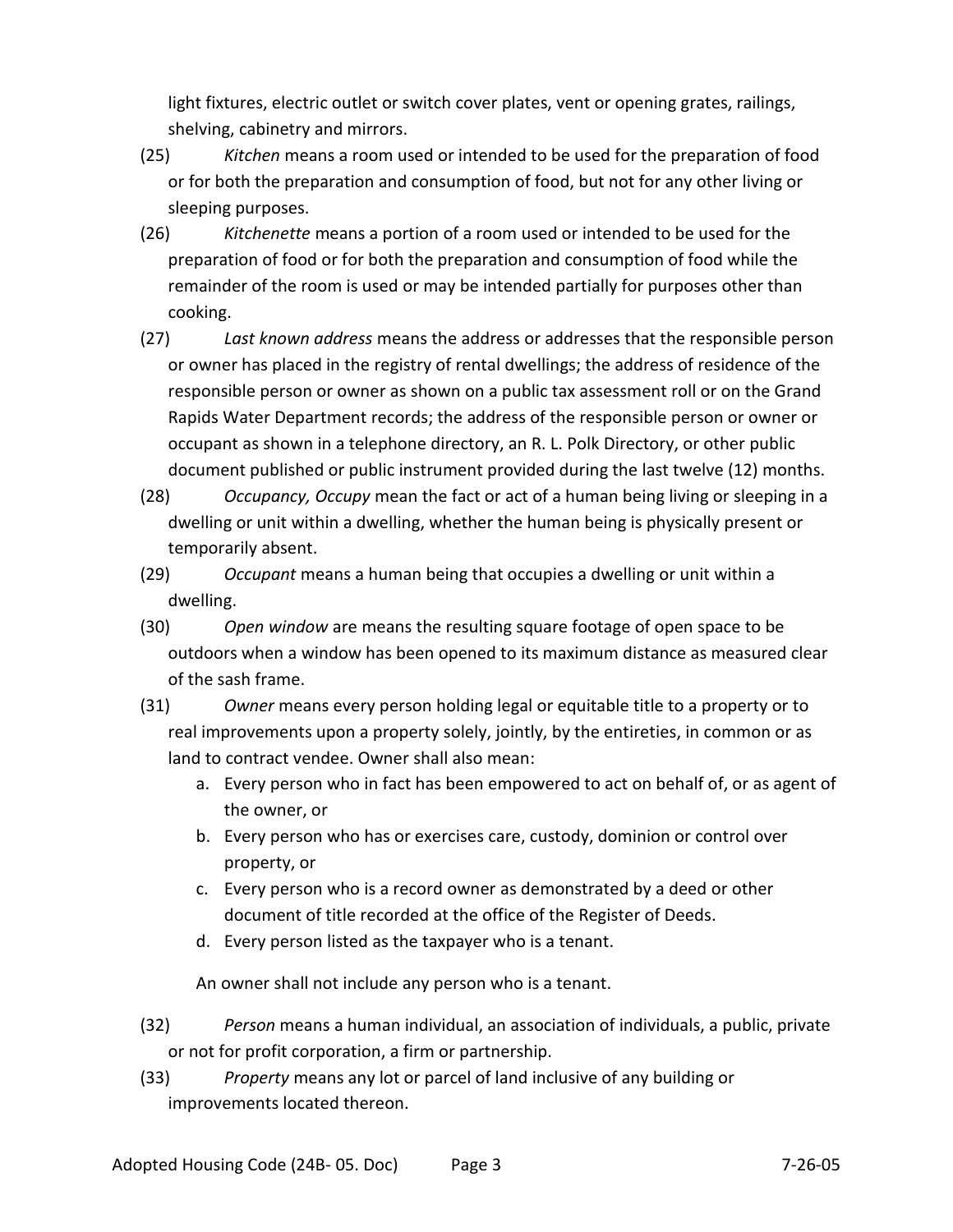- (34) *Regular mail* means that class of mail designated by the U. S. Postal Service as first class mail. Regular mail shall also include postcards and postal cards.
- (35) *Rental dwelling* means any dwelling, whether presently vacant or not, which contains a dwelling unit, rooming unit or hotel unit that is not occupied as a residence by the owner.
- (36) *Rental unit* means a unit within a rental dwelling or structure intended for occupancy by a person other than the owner, including hotel units and rooming units. A rental unit includes any unit occupied by a property manager, or agent of the owner.
- (37) *Responsible person* means a person or persons designated in this Chapter as being responsible for meeting the standards of this Chapter.
- (38) *Rigid trash container* means a container that is at least as large as the minimum capacity required by Chapter 25 of this Code and is constructed in such a way and of such materials as to be impenetrable by animals.
- (39) *Room* means a space within a dwelling or a Basement which is separated from other spaces by solid walls constructed to industry which act as a wall and fill at least fifty (50) percent of the opening between the two (2) spaces.
- (40) *Roomer* means a person who is provided with living and sleeping facilities or quarters within a building, dormitory, or institutional group quarters containing rooming units for one (1) or more persons.
- (41) *Rooming unit* means a room or group of rooms located within a dwelling intended to accommodate roomers, and such dwelling does not provide a kitchen or kitchenette facilities for the exclusive use of each roomer.
- (42) *Rubbish* means nonputrescible solid waste, excluding ashes, Consisting of, but not limited to, combustible and non combustible waste, including paper, cardboard, metal containers, wood, glass, bedding, crockery, demolished building materials, or litter of any kind that may be detriment to the public health and safety.
- (43) *Safe* means a condition that is not likely to do harm to humans or real or personal property.
- (44) *Sanitary* means free of grease, excrement, dirt, food residue, garbage, rust or similar matter that can harbor bacteria unsafe to humans or animals, or that produces strong odors or provides food for, or is an available source of food for, animals or insects.
- (45) *Secure* means all points of entry into the building have been: 1) closed effectively by use of windows and doors which are in proper working condition, intact, without holes, broken elements, and are locked; or 2) are boarded by use of exterior grade plywood in accordance with Chapter 151 of this Code.
- (46) *Service walk* means any walkway or pathway including a hard surface, located on private property.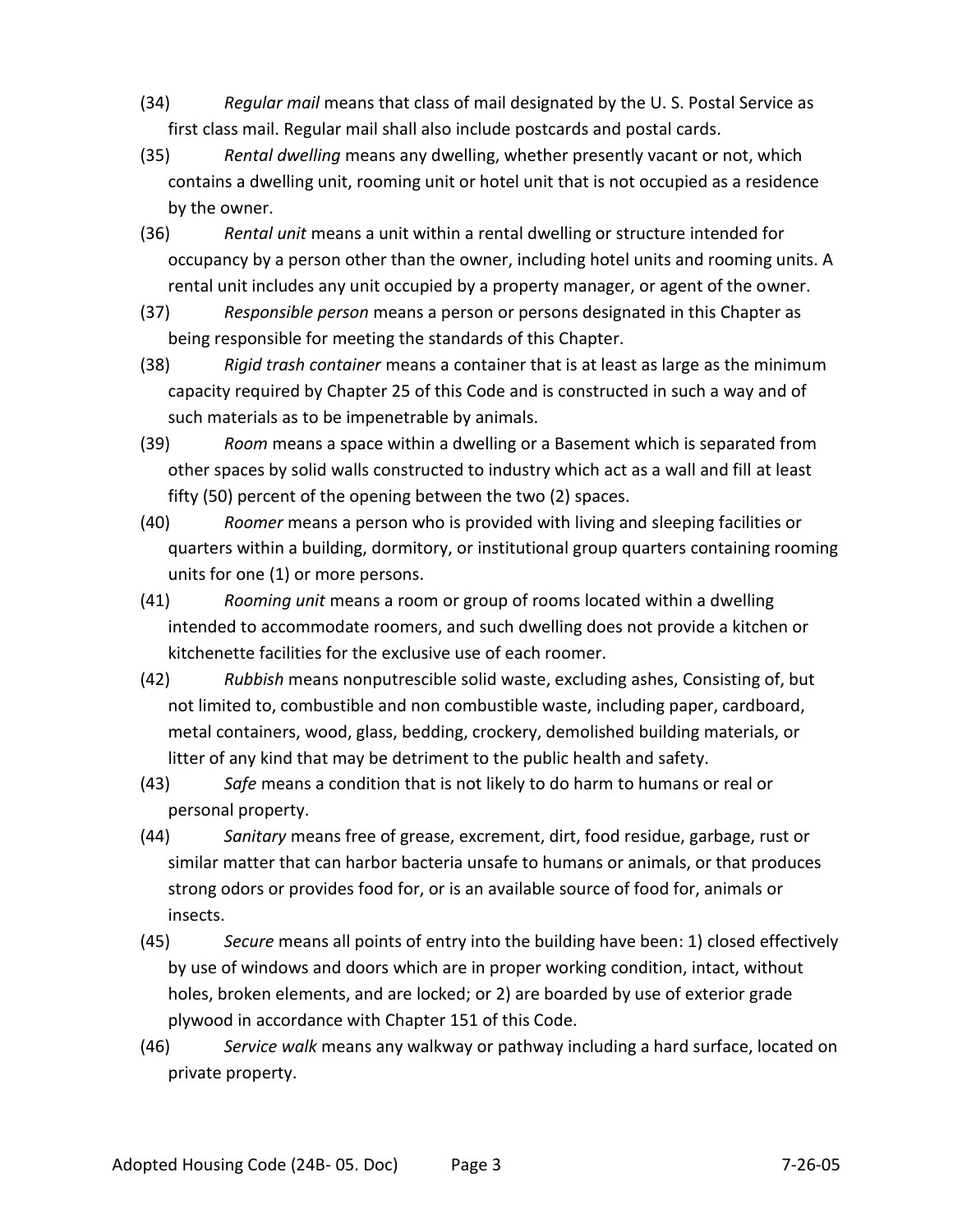- (47) *Structure* means anything constructed or placed upon a property, which is supported by the ground or which is supported by any other thing except a vehicle, tent or travel trailer.
- (48) *Tenant* means an occupant of a dwelling unit other than the owner, who occupies the dwelling unit at the exclusion of the owner. A tenant does not include a guest redesign in a dwelling for less than 30 days.
- (49) *Transient* means a person who occupies a dwelling, hotel unit or a part of a dwelling temporarily without establishing permanent residence.
- (50) *Unit* means a collective tem for any dwelling unit, rooming unit, or hotel unit and is used where a provision of this Chapter is meant to apply to all.
- (51) *Unsafe* means a condition that is reasonably likely to do harm to humans or property if not corrected or stopped.
- (52) *Vacant* means not occupied by a human or used for any purpose by a person.
- (53) *Verbal Notice* means notice of the existence of a violation of this Chapter given in person or by telephone to a responsible person.
- (54) *Vermin* means rodents, birds and insects that are destructive of real or personal property or injurious to health.
- (55) *Waste material* means those items, materials, debris, refuse, trash, and other disposable material as defined by Chapter 25 of the City Code. These include recyclable material, rubbish, garbage, combustible waste, solid waste, and hazardous waste as defined in Chapter 25 of this Code.
- (56) *Wild animal* means any animal that is not a domestic animal or farm animal as defined in this Chapter.
- (57) *Window area* means the area of the glazing window through which light passes through, including the area taken up by window pane dividers.
- (58) *Yard* means all parts of a piece of property lying between a dwelling foundation and the property ,lines, as well as that portion of public property or right-of-way lying between that piece of property and the street curb or pavement, or lying between the said piece of property and the centerline of an alley.

8.509. -8.509. Reserved

# **ARTICLE 3. ENROCEMENT STANDARDS**

# **8.510. Basis of Inspections**

Inspections will be made to obtain and maintain compliance with the Standards of this Chapter based upon one (1) of the following:

- (1) A compliance received by the City, indicating that there is a violation of the Standards of this Chapter.
- (2) An observation by the city of a violation of the Standards of this Chapter.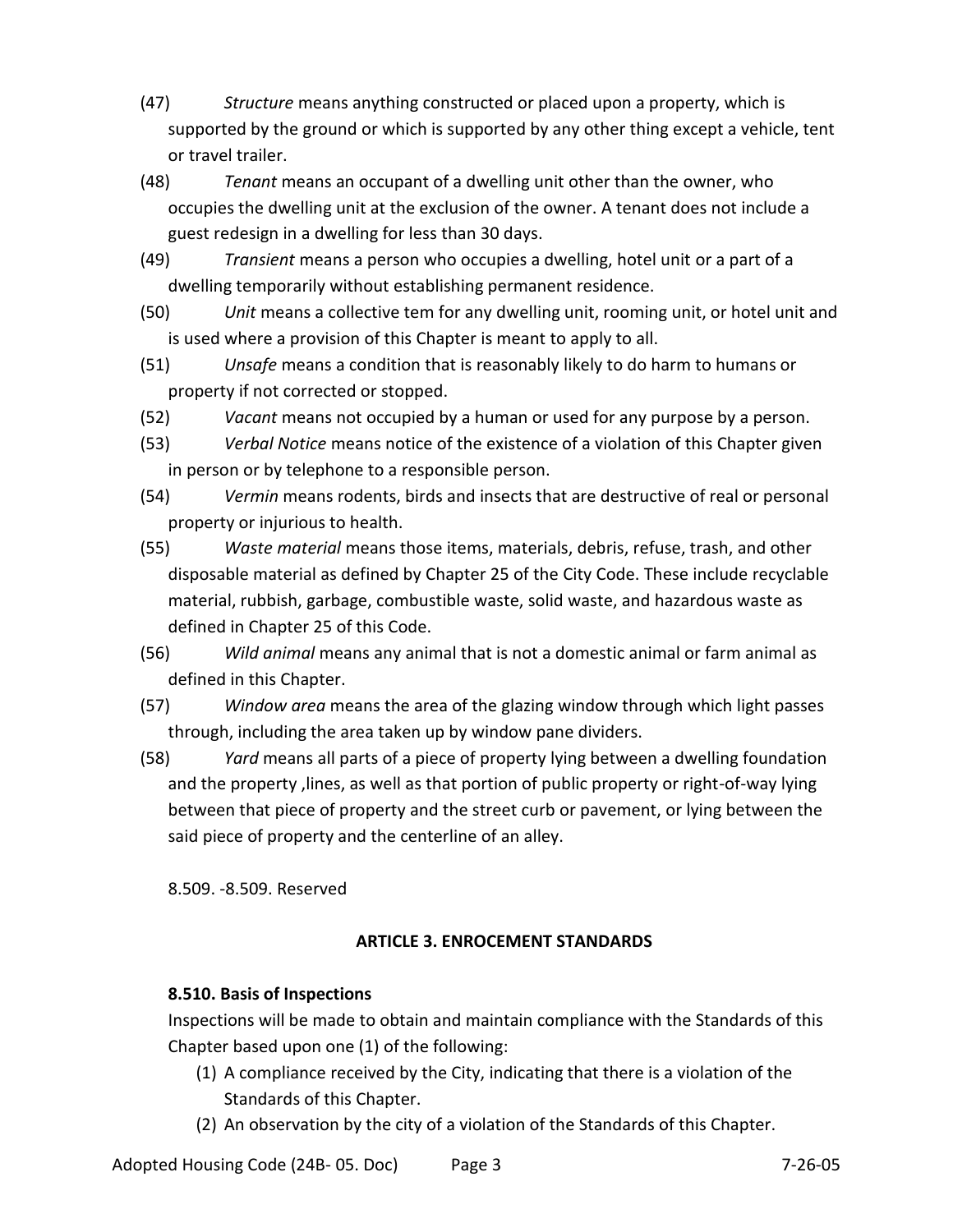- (3) A report or observation of a dwelling that is unoccupied and unsecured or a dwelling that is fire damaged.
- (4) The registration and certification of a rental dwelling as required by Article 6 of this Chapter.
- (5) The need to determine compliance with a notice or an order issued by the City.
- (6) Designation by the City of an area where all dwellings, accessory building or yards are to be inspected uniformly or intensively or for specific violations.
- (7) An emergency observed or reasonably believed to exist.
- (8) A request for an inspection by an owner.
- (9) Requirements of law where a dwelling is to be demolished by the City or where ownership is to be transferred to the City.
- (10) A violation of a health or safely standard is believed to exist in a vacant structure.

## **Sec. 8.511. Notice of Violation**

The City shall send Notice of Violation to the owner or responsible person upon observing the violation of the Standards of this Chapter. A copy of a Notice of Violation shall also be sent to the owner for information if the owner is not the responsible person. The Notice of Violation shall be sent to the last known address of the residence or business of the owner or responsible person.

- (1) Notices Required by this Chapter shall:
	- a. Be in writing;
	- b. Include a description of the real estate sufficient for identification;
	- c. Specify the date of inspection;
	- d. Include a statement of the violation or violations;
	- e. Include a correction order allowing a reasonable time to make the repairs and improvements required to bring the dwelling unit or structure into compliance with the provisions of this code; and
	- f. Inform the owner or responsible person of their right to appeal to the Housing Appeal Board, where applicable.
	- g. State that each violation is a separate punishable offense.
	- h. State that failure to comply with the Notice may result in prosecution.

## **(2) Vacancy Required Until Violation(s) Corrected.**

Any dwelling or unit that is vacant at the time of violation notice is issued for the shut-off of a required utility service or a hazardous, unsafe or unsanitary condition or which becomes vacant after a violation notice is issued for such a condition shall not be occupied unitl the cited violation has been corrected.

## **Sec. 8.512. Method of Service.**